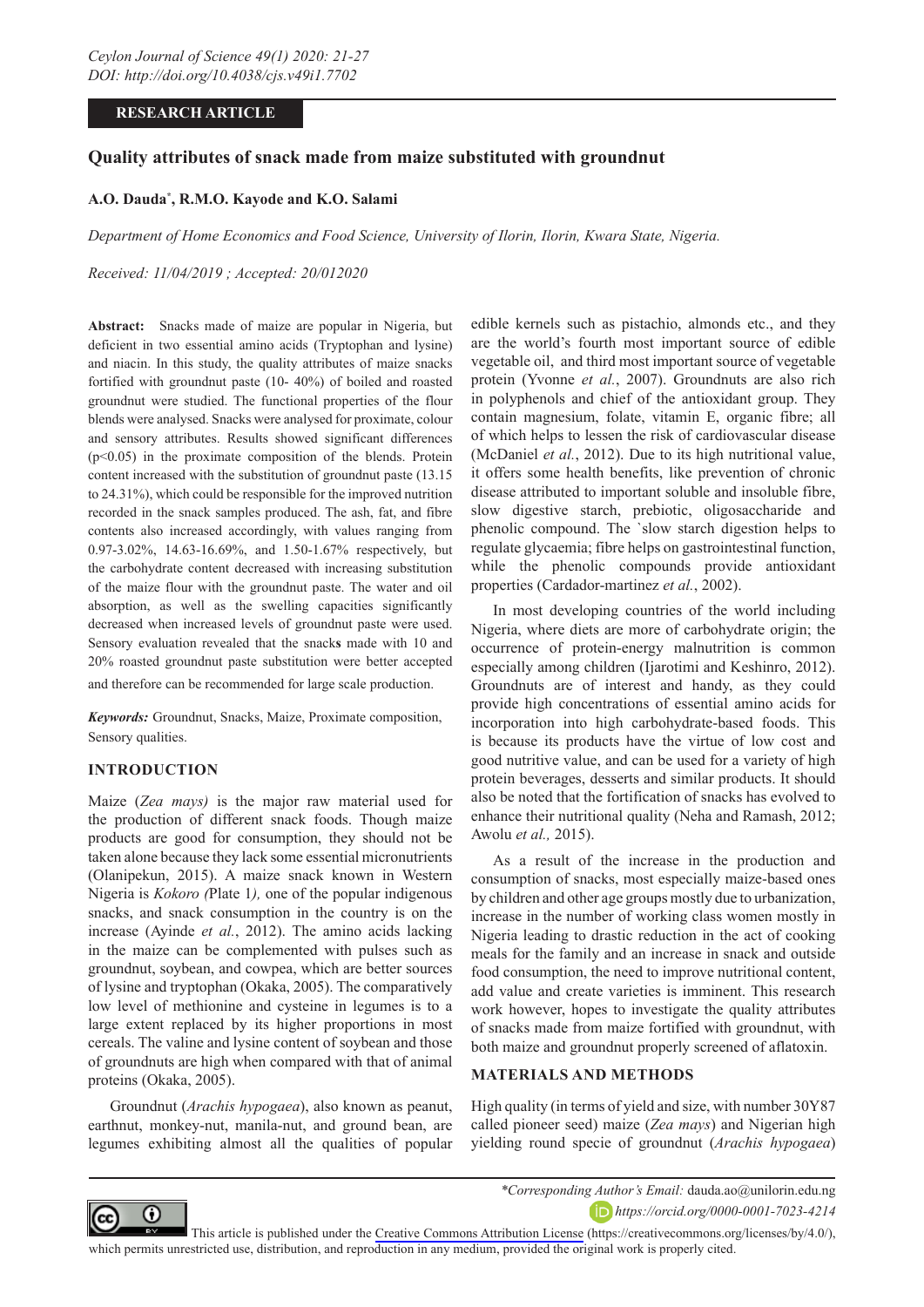were purchased from a research institute in Ilorin metropolis of Kwara State, Nigeria. They have both been certified free of aflatoxin. Maize flour was obtained by the method of Atinuke and Aworh *(*2014). Whole maize grain was sorted to remove plant debris, stones, foreign matters etc. The sorted grains were then washed in water to remove dust and other tiny particles, drained and dried at 50º C in a hot air oven for 2-3 days before being milled into flour. Groundnut paste was obtained by the method of Ndidi *et al*. (2014) (for both boiled and roasted groundnut). Sorted groundnuts were sorted properly to obtain clean nuts, which were divided into two parts. One part was boiled in clean water (100 $^{\circ}$ C) in a seed to water ratio of 1:10 (w/v). The boiled seeds were drained and mashed into a paste. The second part was roasted for one hour at a temperature of 300ºC, dehulled, cleaned and pulverised into a fine paste.

The blending ratios are as given in Table 1.

#### **Production of Maize Snacks**

The method of Atinuke and Aworh *(*2014) was adopted with slight modification (see Figure 1). The process involved mixing the maize flour, sugar, and salt. Water (100g-v/w) was boiled for 5 minutes and the blending of maize flour and groundnut paste was carried out by stepwise addition of a small quantity of water until a stretchy mixture was obtained. Maize flour was then added to thicken the mixture for convenient kneading. The dough was then cooled to a temperature of about 40ºC for ease of hand kneading for about 5 minutes. The dough was then rolled on a flat table to get the desired shape. These were then fried in vegetable oil at 150 – 170ºC for 5 minutes. The snacks produced were drained of excess oil and left to cool.

**Table 1:** Blends of Maize Flour and Groundnut Paste for the Production of snacks of different blends of maize and groundnut.

| <b>Samples</b> | Maize flour % | Roasted ground nut paste $(\%)$ | Boiled ground nut paste $(\% )$ |
|----------------|---------------|---------------------------------|---------------------------------|
| AA             | 100           | $\overline{\phantom{a}}$        | ٠                               |
| <b>BB</b>      | 90            | 10                              |                                 |
| CC             | 80            | 20                              |                                 |
| DD             | 70            | 30                              | $\overline{\phantom{0}}$        |
| EE             | 60            | 40                              | $\overline{\phantom{0}}$        |
| FF             | 90            |                                 | 10                              |
| GG             | 80            | $\overline{\phantom{0}}$        | 20                              |
| <b>HH</b>      | 70            |                                 | 30                              |
| П              | 60            |                                 | 40                              |



Figure 1: Flow Chart for the Production of snacks of different blends of maize and groundnut.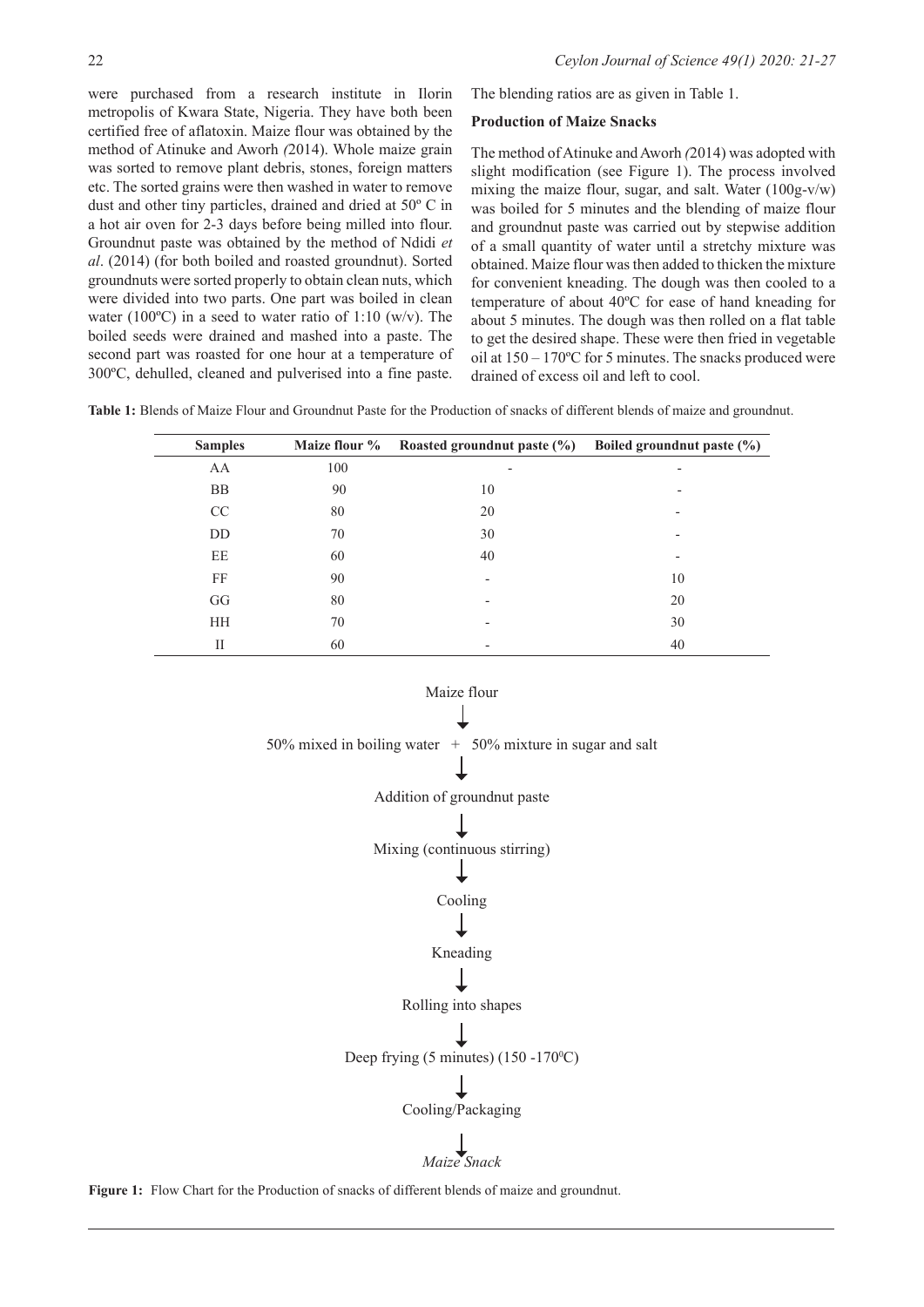### **Proximate Analysis**

The proximate composition of the snack samples was done by following the procedure described by the Association of Official Analytical Chemists (AOAC, 2002). The samples were analysed for moisture, ash, crude fibre, crude protein, and crude fat, whereas carbohydrate was calculated by the difference. Briefly, 2 g of the sample was weighed and dried to constant weight in an oven (at 105ºC for 5 hours), cooled, and percentage moisture determined. 2 g of the samples was equally weighed into the kjeldahl flask for protein determination. Digestion and distillation processes took place before titrating the outcome to determine the percentage crude protein content. For percentage ash content, 2 g of the sample was transferred into a muffle furnace adjusted to 550ºC for 4 hours. The soxhlet extraction method was used for the percentage fat content determination, where 2 g of the sample was weighed into the extraction thimble. Percentage crude fibre was determined by measuring 2 g of the sample into a fibre flask and 100 ml of 0.255 N  $H_2SO_4$  was added. The mixture was boiled for 30 minutes with a heating mantle, cooled and filtered. The filter paper with the residue was oven dried at 105ºC for 3 hours before determination, while the percentage carbohydrate content was determined by difference.

#### **Functional Properties of the Flour Blends**

Water and oil absorption capacities were determined according to the method of Niba *et al.* (2001). Flour sample (1g) was suspended in 5 ml of water in a centrifugal tube. The slurry formed was shaken for about 60 seconds and centrifuged at 3000rpm for 10 minutes. The supernatant was decanted and discarded, with the adhering drops used for the determination of water absorption capacity  $(g/g)$ . The same procedure was adopted for the oil absorption capacity, but in this case, the 1g of the flour sample was suspended in 5 ml of oil and not water. Swelling Capacity however, was determined using the method of Alfonso *et al*. *(*1998). The difference between the volume before and after soaking the flour sample in water for 18 hours was used.

#### **Determination of Colour of the Snacks Produced**

The colour attributes (Hunter L, a, and b values) of the Maize flour and groundnut paste were obtained with a Rapid Visco Analyser and measured using a Minolta portable chroma-meter. The hunter lab colour coordinates system  $L^*$  a<sup>\*</sup> and  $b^*$  values were recorded and the brown index was calculated. Each sample was measured at four spots using standard  $L^*=$  53.44,  $a^*=$  -24.94,  $b^*=$  12.94 values. Whiteness index was calculated according to Hsu *et al*. (2003) and brown index by Babajide *et al*. (2006). Where; L, a, and b were Hunter  $L^*$ = Whiteness, a<sup>\*</sup>=Redness and b\*= yellowness values.

#### **Sensory Evaluation**

Consumer acceptability of the snacks made from 100% maize flour substituted with 10, 20, 30 and 40% of roasted and boiled groundnut paste respectively, was determined by a panel of thirty five (35), who are untrained but regular consumers of maize snacks. They comprised twenty female and fifteen male of between 15 and 50 years of age. Though they are not professional assessors, but very familiar with maize snacks, consume regularly and close to local producers. The panelists were supplied with a form and asked to score the samples using 9-point Hedonic scale for taste, appearance, crunchiness, aroma and overall acceptability. All the results were subjected to statistical analysis using SPSS 15. The scores were ranked and analyzed using ANOVA.

#### **RESULTS AND DISCUSSION**

#### **Proximate composition**

The results of the proximate composition of the maize snack samples are as shown in Table 2. It was seen that the crude protein content of the samples increased with an increase in the quantities of groundnut paste as expected. The result obtained correlates with the requirement of FAO (2008) that protein content should be at least 20% in any food. Sample AA (100% Maize flour), which was the control sample, had the lowest protein content of  $13.15 \pm 0.06\%$ , while Sample

**Table 2:** Proximate Composition of the snacks of different blends of maize and groundnut.

| <b>Samples</b> | Moisture $(\% )$      | Fat $(\% )$           | Ash $(\% )$               | Protein $(\% )$   | Fibre $(\% )$               | Carbohydrate $(\% )$          |
|----------------|-----------------------|-----------------------|---------------------------|-------------------|-----------------------------|-------------------------------|
| AA             | $7.13 \pm 0.19$       | $14.63 \pm 0.38$      | $0.97^{\circ} \pm 0.03$   | $13.15 \pm 0.06$  | $1.50^{\circ}$ = 0.00       | $62.61 \pm 0.26$              |
| <b>BB</b>      | $8.01 \pm 0.02$       | $15.42\pm 0.03$       | $1.40 \pm 0.06$           | $15.64 \pm 0.19$  | $1.50^{\circ}$ = 0.00       | $58.02 \pm 0.20$              |
| <sub>CC</sub>  | $10.00 \pm 0.50$      | $16.14^{ab} \pm 0.02$ | $2.00 \pm 0.01$           | $16.83 \pm 0.22$  | $1.50^{\circ}$ = 0.00       | 53.54 $\pm$ 0.65              |
| DD             | $11.20^{bc} \pm 1.13$ | $16.384 \pm 0.03$     | $2.45^{\circ}$ ± 0.08     | $1891b\pm 030$    | $1.60^{\circ}$ $\pm$ 0.17   | 49.33 $\pm$ 1.05              |
| EE             | $13.504 \pm 1.32$     | $16.694 \pm 0.08$     | $2.80^{\circ} \pm 0.26$   | $24.31* \pm 0.07$ | $1.574 \pm 0.40$            | 41 $14^h \pm 145$             |
| FF             | $8.04 \pm 0.04$       | $15.00 \pm 0.03$      | $1.50 \pm 0.02$           | $14.14 \pm 0.14$  | $1.334 \pm 0.58$            | $59.98^{\circ}$ ±0.53         |
| GG             | $8.754 \pm 0.25$      | $15.07 \pm 0.01$      | $1.99 \pm 0.01$           | $14.70 \pm 0.14$  | $1.50^{\circ}$ = 0.00       | 57.99 $\pm 0.34$              |
| <b>HH</b>      | $9.83 \pm 0.53$       | $15.17bc\pm 0.01$     | $2.77^{\circ}$ $\pm$ 0.23 | $15.24 \pm 0.08$  | $1.674 \pm 0.29$            | 55 32 <sup>d</sup> $\pm$ 0 67 |
| $_{\rm II}$    | $12.21b \pm 0.26$     | $15.23b\pm 0.02$      | $3.024 \pm 0.02$          | $16.21 \pm 0.02$  | $1.67^{\mathrm{a}}\pm 0.29$ | 51.66 <sup>f</sup> $\pm$ 0.55 |

Mean  $\pm$ SD of three replicates. Values in the same column with different superscript are significantly different ( $p$ <0.05)

Maize: roasted Groundnut Ratio- AA-(100%Maize), BB-(90:10), CC-(80:20), DD-(70:30), EE-(60:40). Maize: boiled Groundnut Ratio-FF-(90:10), GG-(80:20), HH-(70:30), II-(60:40)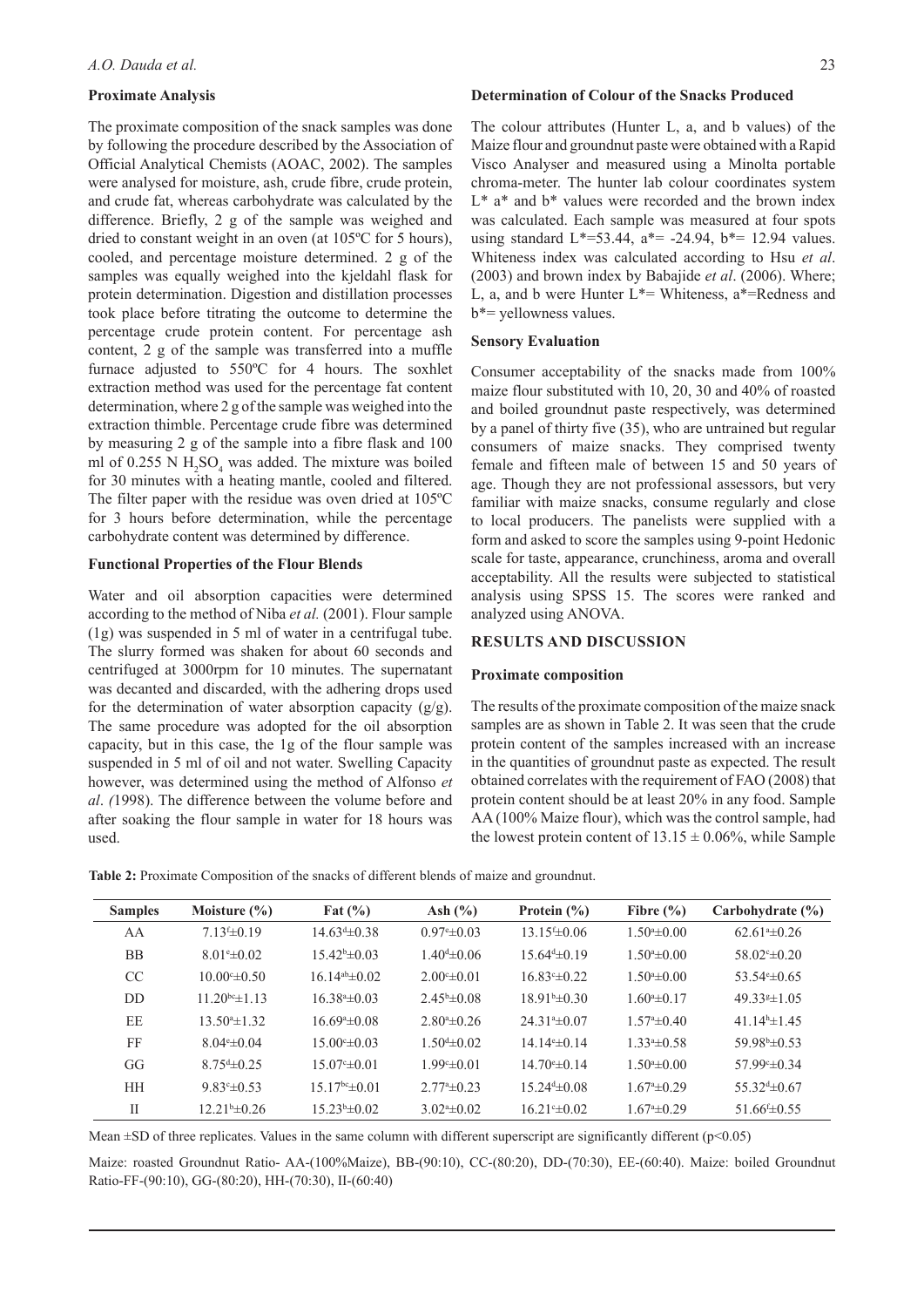EE (60% maize flour and 40% roasted groundnut paste) had the highest protein content of  $24.31 \pm 0.07\%$ . Samples with the boiled groundnut paste were higher than the control, but less than those with the roasted groundnut, with protein contents of  $15.643 \pm 0.19\%$  to  $24.31 \pm 0.07\%$ , as against those with boiled groundnut paste (14.14 $\pm$  0.14% to 16.21 $\pm$ 0.02%). The reduced value of protein content recorded for samples with boiled groundnut paste could be due to losses that may have resulted from leaching of the nutrient during the boiling process. Hugo (2000) has stated that nutrient loss, especially protein, might be due to leaching of soluble nitrogen into solution during boiling. The protein content recorded for samples with roasted groundnut compared favourably with that reported by Uzor-Peters *et al*. (2008), where 11.82 and 14% were reported for snack made from 90% and 10% maize flour and defatted soybean or groundnut cake and 28.46 to 35.10% for blend of 10% and 90% maize flour and defatted soybean or groundnut cake obtained from a feed mill. It was reported then that the use of defatted soybean and groundnut cake should necessarily increase the concentration of protein available.

Sample AA (100% Maize flour) had the lowest moisture content (7.13±0.19%), whereas the moisture content of the other samples increas**ed** with increasing addition of the groundnut paste. Sample BB (90% Maize flour, 10% Roasted groundnut paste) had a moisture content of  $8.01 \pm$ 0.02%, whereas Sample FF (90% Maize flour, 10% Boiled groundnut paste) had a moisture content of 8.04±0.04%. This could imply a fairly stable shelf life for the product if properly packaged in line with the production conditions. Ewulo *et al*., 2016 and Atinuke and Aworh (2014) reported that oil in foods normally reduces the moisture, which could have been the reason for the samples with boiled groundnut to have a higher moisture content than those with roasted groundnut samples.

A similar pattern to that of protein content was shown by the fat content. The increase in the fat and protein contents could be due to the blending of roasted and boiled groundnut with the product mixture, and this may have affected the oil absorption capacity of the dough and may have resulted in the high-fat content in those blends with higher proportions of groundnut. Sample AA (100% Maize flour) had the lowest fat content  $(14.63\pm0.38\%)$ , while sample EE with 40% roasted groundnut paste had the highest (16.69±0.08%) when compared to '15.23±0.02%' recorded for sample II with 40% boiled groundnut paste. It could also be stated that the fat content recorded for samples with boiled groundnut was comparable to that reported by Ayinde *et al. (*2012) for a snack made from maize blended with beniseed cake (14.70-15.85%). It was even far higher than that reported by Adepoju *et al*. (2012) and Agoyero *et al*. (2011) respectively who both reported between 1.91 and 3.90%, though expected.

Crude fibre is known to aid the digestive system of humans. There was no significant difference (p>0.05) in the crude fibre, with values ranging from  $1.33\pm0.58$  to 1.67±0.29%. Sample II with 40% boiled groundnut paste had the highest crude fibre  $(1.67 \pm 0.29\%)$ , while the control (100% maize flour) had 1.5%. The samples from

the boiled groundnut had slightly higher crude fibre content than samples with roasted groundnuts, but the crispness of samples with roasted groundnut paste reduced as the quantity of roasted groundnut paste increased, probably due to the oil content.

The ash content showed a significant difference (at  $p<0.05$ ), with values ranging from  $0.97\pm0.03\%$  to 3.02±0.02%. Increasing the amount of groundnut paste increased the ash content, with 100% Maize flour having the lowest value  $(0.97\pm0.03\%)$  and Sample II with  $40\%$ boiled groundnut paste having the highest  $(3.02\pm0.02\%)$ . The increase in ash content was an indication of an increase in the mineral content of the snack, which was similar to the report of some other researchers such as that of Yarkwan and Uvir, 2015. Samples with roasted groundnut paste had ash content in the range (1.40 to 2.80%), and were lower than samples with boiled groundnuts (1.50 to 3.02%), but higher than that reported for the control sample.

There was a significant difference  $(p<0.05)$  among the samples for the carbohydrate content. The values ranged from 41.14±1.45% to 62.61±0.26%. The decrease in carbohydrate with the incorporation of groundnut paste was expected as Sample EE (60% maize flour and 40% roasted groundnut paste) had the lowest carbohydrate content. Though, the quantity of carbohydrate in the samples was decreasing, as the quantity of protein and fat were increasing, the study affirmed that higher protein contents give lower carbohydrate contents. Roasted groundnut paste samples with higher protein contents than that with boiled groundnut paste had lower carbohydrate contents.

# **Functional Properties of the Flour used for the Snack Production**

The results obtained are as shown in Table 3. There were significant differences  $(p<0.05)$  in the functional properties measured. The water absorption capacity was highest in Sample AA (100% maize flour) with  $1.83 \pm 0.01$  g/g and decreased subsequently with increasing quantities of added roasted groundnut paste  $(1.34\pm0.06 \text{ g/g}, 1.28\pm0.07 \text{ g/g},$ 1.23±0.04 g/g, 1.14±0.04 g/g) for samples BB, CC, DD, EE respectively, but increased with increasing quantities of the added boiled groundnut paste  $(1.31\pm0.04 \text{ g/g}, 1.36\pm0.08 \text{ g})$  $g/g$ , 1.39 $\pm$ 0.16  $g/g$ , 1.56 $\pm$ 0.04  $g/g$ ) respectively for samples FF, GG, HH, and II. The reduction in the value of the water absorption capacity of the samples with roasted groundnut paste could be attributed to its oily nature that could have made them viscous when processed into a paste. The moist nature noticed in the samples with boiled groundnut paste could have caused the absorption of less water during processing. The reduction in the water absorption capacity of the samples with the incorporation of roasted and boiled groundnut could also be due to the decrease in the quantity of gluten, as a result of the substitution, leading to less water retention (Sirichokworrakit *et al.*, 2015).

The oil absorption capacity of any food is hinged mainly on its capacity to entrap oil by a complex capillary attraction process; a good characteristic since oil acts as a flavour enhancer, good trait and improves mouth feel (Khattab and Arntfield, 2009). The oil absorption capacity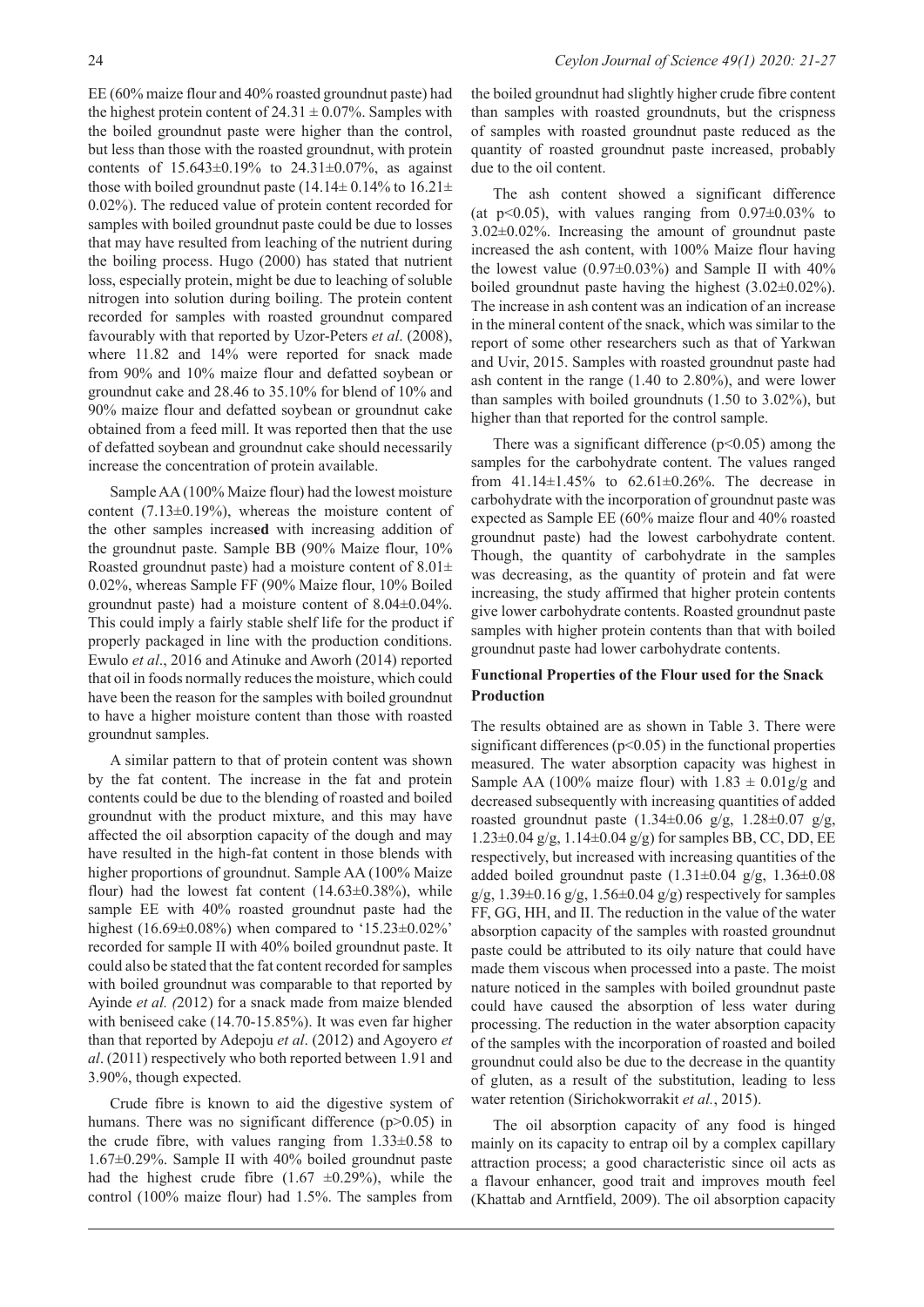**Table 3:** Functional Properties of the Composite Flour used for snacks of different blends of maize and groundnut.

| <b>Samples</b> | Water absorption Capacity $(g/g)$ | Oil Absorption capacity $(g/g)$ | <b>Swelling Capacity</b> |
|----------------|-----------------------------------|---------------------------------|--------------------------|
| AA             | $1.830^a \pm 0.01$                | $2.210^a \pm 0.14$              | $4.2904 \pm 0.02$        |
| <b>BB</b>      | $1.340^{\circ} \pm 0.06$          | $1.980b \pm 0.03$               | $4.270^{\circ}$ ±0.02    |
| CC             | $1.275^{\text{d}} \pm 0.07$       | $1.905^{bc} \pm 0.01$           | $4.245^{\circ} \pm 0.01$ |
| DD.            | $1.230 \pm 0.04$                  | $1.760 \pm 0.04$                | $4.240^{\circ} \pm 0.01$ |
| EE             | $1.140 \pm 0.04$                  | $1.620 \pm 0.02$                | $4.2304 \pm 0.01$        |
| FF             | $1.305 \pm 0.04$                  | $1.910^{b} \pm 0.02$            | $4.2604 \pm 0.01$        |
| GG             | $1.360 \pm 0.08$                  | $1.860^{bc} \pm 0.00$           | $4.245^{\circ} \pm 0.01$ |
| <b>HH</b>      | $1.390^{\circ} \pm 0.16$          | $1.650^{cd} \pm 0.02$           | $4.205^a \pm 0.01$       |
| П              | $1.560^b \pm 0.04$                | $1.560^{\circ} \pm 0.04$        | $4.190^a \pm 0.01$       |

Mean  $\pm$ SD of three replicates Values in the same column with different superscript are significantly different (P<0.05)

Maize: roasted Groundnut Ratio- AA-(100%Maize), BB-(90:10), CC-(80:20), DD-(70:30), EE-(60:40). Maize: boiled Groundnut Ratio-FF-(90:10), GG-(80:20), HH-(70:30), II-(60:40)

| <b>Samples</b> | $L^*$                       | $a^*$                       | $h^*$                    |
|----------------|-----------------------------|-----------------------------|--------------------------|
| AA             | $34.43^{\text{d}} \pm 0.00$ | $8.17^{\circ}$ $\pm 2.03$   | $12.01b\pm2.09$          |
| <b>BB</b>      | $37.52^b \pm 0.78$          | $6.00\pm0.86$               | $14.19^{\circ} \pm 0.18$ |
| CC             | $37.10^b \pm 2.31$          | $7.77^{\mathrm{a}}\pm 0.77$ | $14.374 \pm 1.70$        |
| DD             | $29.24^{\circ} \pm 1.64$    | $4.70^{\circ}$ $\pm 1.53$   | $8.16^{\circ} \pm 1.42$  |
| EE.            | $34.85^{\text{d}} \pm 2.40$ | $5.76^{\circ}$ ± 1.17       | $10.93b\pm2.0$           |
| FF             | $36.05^{\circ} \pm 0.63$    | $4.18d\pm 0.49$             | $10.81b\pm 0.68$         |
| GG             | $34.15^{\circ}$ ± 1.67      | $5.21^{bc} \pm 0.57$        | $10.75^{\circ}$ ±1.39    |
| <b>HH</b>      | $34.92^{\mathrm{d}}$ ±6.41  | $6.20^{b} \pm 0.01$         | $11.38b\pm3.26$          |
| П              | $39.014 \pm 3.83$           | $5.79^{\rm b} \pm 2.42$     | $12.724 \pm 1.07$        |

**Table 4:** Colour determination of the snacks of different blends of maize and groundnut.

Mean  $\pm$ SD of three replicates Means in the same row with different superscripts are significantly different (p<0.05). L\*,a\*,b\* means lightness, yellowness and redness respectively .

Maize: roasted Groundnut Ratio- AA-(100%Maize), BB-(90:10), CC-(80:20), DD-(70:30), EE-(60:40). Maize: boiled Groundnut Ratio-FF-(90:10), GG-(80:20), HH-(70:30), II-(60:40)

showed significant differences (at  $p<0.05$ ) among the samples, showing a range of  $1.56 \pm 0.04$  g/g to  $2.21 \pm 0.14$ g/g. The oil absorption capacity was lowest in sample II (60% maize flour and 40% boiled groundnut paste), which was lower than that recorded for samples with roasted groundnut, but higher than that of the control Sample AA (100% maize flour). This result compared favourably with the report of Ayinde *et al*. (2012), where it was reported that beniseed added increased the oil content. The fat in the groundnut incorporated could have reduced the oil absorption capacities of the samples with groundnut paste.

The swelling capacity is a function of the product rising or expanding when interacting with water, and according to Finney 1994, swelling capacity influences the temperature at which products form a gel in maize flour. Though, there were no significant differences  $(p>0.05)$  in the values, they decreased with increasing quantities of groundnut paste and a decreasing quantity of maize flour. Sample AA (control) had the highest swelling capacity of  $4.29 \pm 0.02$ , while sample II had the lowest  $(4.19 \pm 0.01)$ . The samples with roasted groundnut paste (BB, CC, DD and EE) have higher

swelling capacity than samples with the boiled groundnut paste.

#### **Colour Determination and Sensory Evaluation**

Colour is considered as one of the most important quality parameters of deep fat fried snacks. As the quantity of groundnut paste increases, the lightness parameter of the fried product reduced, whereas the redness and yellowness parameters were unstable (Table 4). This implies that the addition of groundnut paste to the snacks affected its colour as shown with the fluctuating values recorded, especially for the yellowness and redness of the snack. The snack made from the blend of 90:10% of the maize-roasted groundnut blend was the most desired by the consumers as seen from the significant differences in the score for appearance in the sensory evaluation (Table 5).

The differences in the colour and crunchiness of the samples in the sensory evaluation may be due to the proportion of the groundnut added to the product (Mempha *et al.*, 2007; Yam and Papadakis, 2004). Samples made from maize flour blended with 10% and 20% of roasted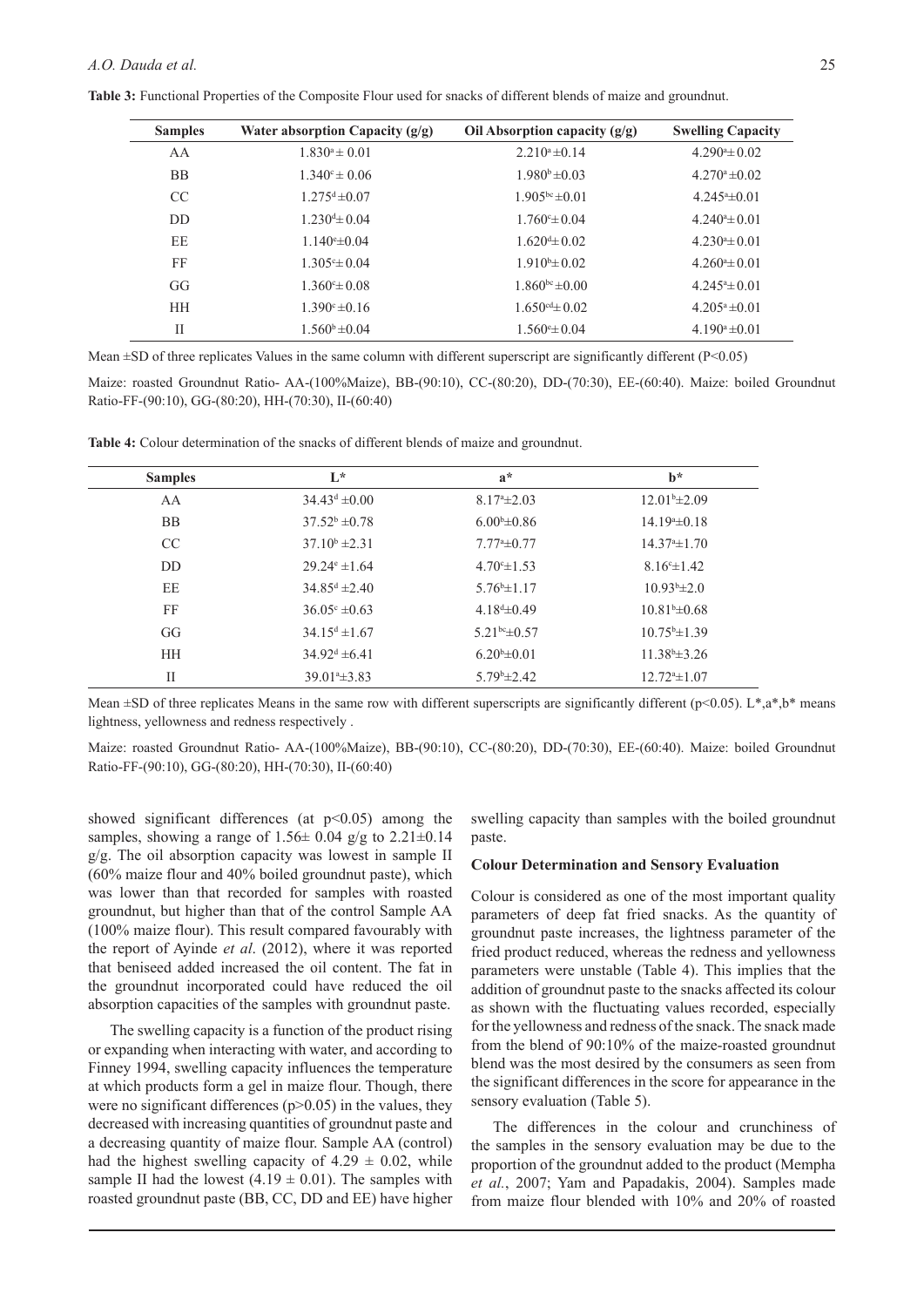**Table 5:** Mean Sensory score of snacks of different blends of maize and groundnut.

| <b>Samples</b> | Appearance                    | <b>Crunchiness</b>        | Aroma                 | <b>Taste</b>              | <b>General acceptability</b> |
|----------------|-------------------------------|---------------------------|-----------------------|---------------------------|------------------------------|
| AA             | $7.05^a \pm 0.83$             | $7.204 \pm 1.01$          | $6.55^{b}$ $\pm 1.05$ | $6.85^{\circ}$ ± 1.27     | $7.20^{\circ}$ ± 0.95        |
| <b>BB</b>      | $7.20^{\circ}$ ± 0.95         | $7.30^{\circ}$ $\pm 1.08$ | $7.154 \pm 0.99$      | $7.704 \pm 0.98$          | $7.50^{\circ}$ $\pm 1.10$    |
| <sub>CC</sub>  | 6.70 <sup>ab</sup> $\pm$ 1.30 | 6.80 $a$ b $\pm$ 1.32     | $7.154 \pm 0.99$      | $7.654 \pm 1.23$          | $7.60^{\circ}$ ± 1.04        |
| DD             | 5 10 <sup>c</sup> $\pm$ 1 62  | $4.30 \pm 1.81$           | $7.254 \pm 1.41$      | $7.20^{ab} \pm 1.64$      | $5.40 \pm 2.16$              |
| EE             | $4.204 \pm 1.94$              | $3.204 \pm 1.58$          | $7.354 \pm 0.59$      | $7.554 \pm 1.19$          | $4.20^{\circ}$ ± 1.67        |
| FF             | $6.35^{\circ}$ ±1.23          | $6.85^{ab} \pm 0.99$      | $4.70^{d} \pm 1.46$   | $6.154 \pm 1.50$          | $6.50^{\circ}$ ± 1.67        |
| GG             | $6.10^{b} \pm 1.33$           | $6.25^{b} \pm 1.21$       | $5.30 \pm 0.87$       | $6.70^{\circ}$ $\pm 1.08$ | $6.40\pm0.82$                |
| <b>HH</b>      | 5.85 <sup>bc</sup> $\pm$ 1.27 | $6.35^b \pm 0.93$         | $5.20 \pm 0.62$       | $6.35 \pm 0.88$           | $5.654 \pm 1.22$             |
| $\mathbf{I}$   | $5.95bc\pm 1.23$              | $6.15^{\rm b} \pm 0.88$   | $5.40^{\circ}$ ± 1.19 | $6.30^{\circ}$ ± 1.26     | $6.00 \pm 1.34$              |

Mean  $\pm$ SD of three replicates. Means in the same row with different superscripts are significantly different (p<0.05).

Maize: roasted Groundnut Ratio- AA-(100%Maize), BB-(90:10), CC-(80:20), DD-(70:30), EE-(60:40). Maize: boiled Groundnut Ratio-FF-(90:10), GG-(80:20), HH-(70:30), II-(60:40)

groundnut paste were the most preferred by the panelists. The overall acceptance of the snacks could have been influenced by the crunchiness, appearance, and taste. Score 9 was most preferred, while score 1, least preferred in the sensory attributes. It could be seen that Sample EE (60:40) of roasted groundnut paste had a sensory score of 7.35 on the average for aroma (highest), though not significantly different  $(p>0.05)$  from samples BB, CC and DD, while sample FF (90:10) of boiled groundnut paste had the least acceptance. It could be seen from the score that roasting improved the aroma and taste of the snack samples. The results indicated that an increase in groundnut paste causes an increase in the score attributes in terms of the aroma. The taste of the snacks with roasted groundnut received a higher rating than the ones with boiled groundnut. It could however be said that roasting might have improved the characteristic taste of the snacks produced. Overall, snack samples with roasted groundnut paste received a better rating in terms of appearance, crunchiness, aroma and taste. On the general acceptability, the control and samples with 10% and 20% roasted groundnut paste were most preferred.

## **CONCLUSIONS**

Combining maize flour with groundnut paste showed varied physical and functional properties depending on whether the added groundnuts were roasted or boiled. The type of maize flour also influenced some of the functional behaviour of the samples. The addition of roasted groundnut paste to the maize flour made it more oily, while boiled groundnut paste made it less oily. It could therefore, be said that acceptable snacks can be made from different maizegroundnut blends, which could bring up improved products with better nutritional quality than that from plain maize flour. The snack would increase protein content, which could be an ideal source of dietary protein.

The results of this study show that blends of 90% maize flour and 10% roasted groundnut paste, and 80% maize flour and 20% roasted groundnut paste, are suitable for the production of maize snacks, known as *Kokoro.*

# **DECLARATION OF CONFLICT OF INTEREST**

The authors declare that there is no conflict of interest.

## **REFERENCES**

- Adepoju, O.T., Sunday, B.E. and Folaranmi, O.A. (2012). Nutrient composition and contribution of plantain (*Musa paradisiacea*) products to dietary diversity of Nigerian consumers. *African Journal of Biotechnology*, **11(**71):13601-13605.
- Agoreyo, B.O., Akpiroroh, O.O., Orukpe, A., Osaweren, O.R. and Owabor, C.N. (2011). The effect of various drying methods on the nutritional composition of Musa paradisiaca, Dioscorea rotundata and Colocasia esculenta. *Asian J Biochem*, **6**(6): 458-464.
- Clemente, A., Sánchez‐Vioque, R., Vioque, J., Bautista, J. and Millán, F. (1998). Effect of processing on water absorption and softening kinetics in chickpea (Cicer arietinumL) seeds. *Journal of the Science of Food and Agriculture*, **78**(2): 169-174.
- AOAC, 2002. Official Method of Analysis of the Association of Official Analytical Chemists 17th Edition.
- Atinuke, O.I and Aworh, O.C. (2014). Optimization of some processing conditions for *Kokoro* production using Response Surface Methodology, *Agric Eng Int: CIGR Journal*, **16**(2): 187-195.
- Awolu, O.O., Oluwaferanmi, P.M., Fafowora, O.I and Oseyemi, G.F. (2015). Optimization of the extrusion process for the production of ready-to-eat snack from rice, cassava and kersting's groundnut composite flour. *LWT-Food Science and Technology.* **64**(1): 18-24.
- Ayinde, F.A., Bolaji, O.T., Abdul-Salaam, R.B. and Osidipe O. (2012). Functional properties and quality evaluation of "kokoro" blended with beniseed cake Sesame indicum, *African Journal of Food Science,* **6**(5): 117- 123.
- Babajide, J.M., Oyewole, O.B., Henshaw, F.O., Babajide, S.O. and Olasantan, F.O. (2006). Effect of local preservatives on quality of traditional dry yam slices "Gbodo" and its products. *World Journal of Agricultural Sciences*. **2**(3): 267-273.